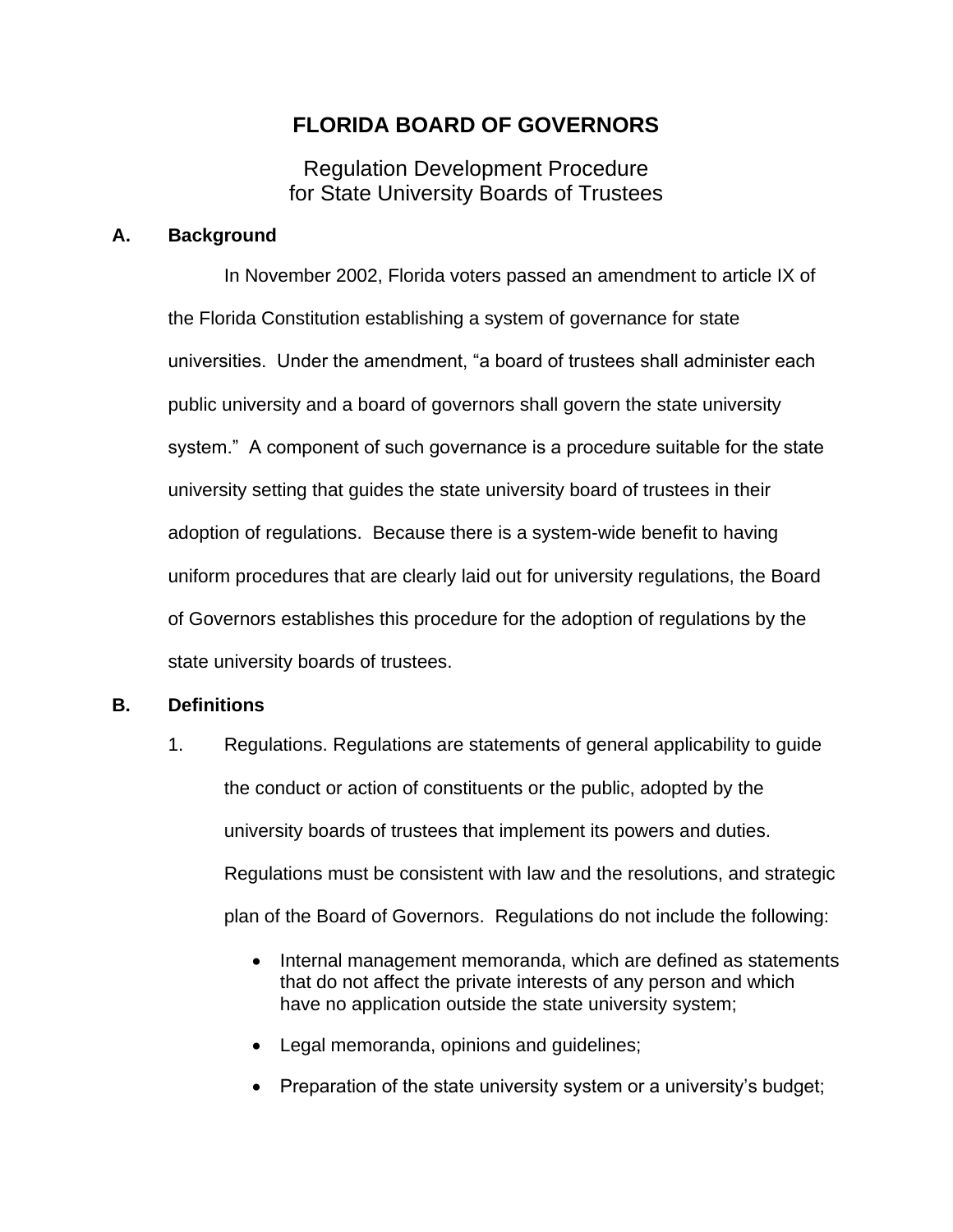- Negotiated contractual provisions, including those reached as a result of collective bargaining; and
- Curriculum and other academic requirements.

2. Select Regulations. Select regulations are regulations that pertain to student tuition and fees, admissions, and articulation which require approval by the Board of Governors in accordance with Section D hereof prior to becoming effective.

3. Substantially Affected Person. A substantially affected person shall be any natural person with an interest within the zone of interest protected or regulated who suffers a real and sufficiently immediate injury in fact as a result of the application of a regulation. A substantially affected person shall also mean any association with a majority of natural persons as members satisfying the first sentence of the subsection, as long as the subject matter of the regulation is within the association's general scope of interest and activity and the relief requested is of the type appropriate for a trade association to receive on behalf of its members.

4. Universities and University Board of Trustees. Universities and university board of trustees include the boards of trustees of each state university and New College.

#### **C. Regulation Development Procedures for University Board of Trustees**

1. Notice

Prior to the adoption, amendment or repeal of any regulation, except an emergency regulation, the university board of trustees shall give notice of its intended action. This notice shall be given at least 30 days prior to any proposed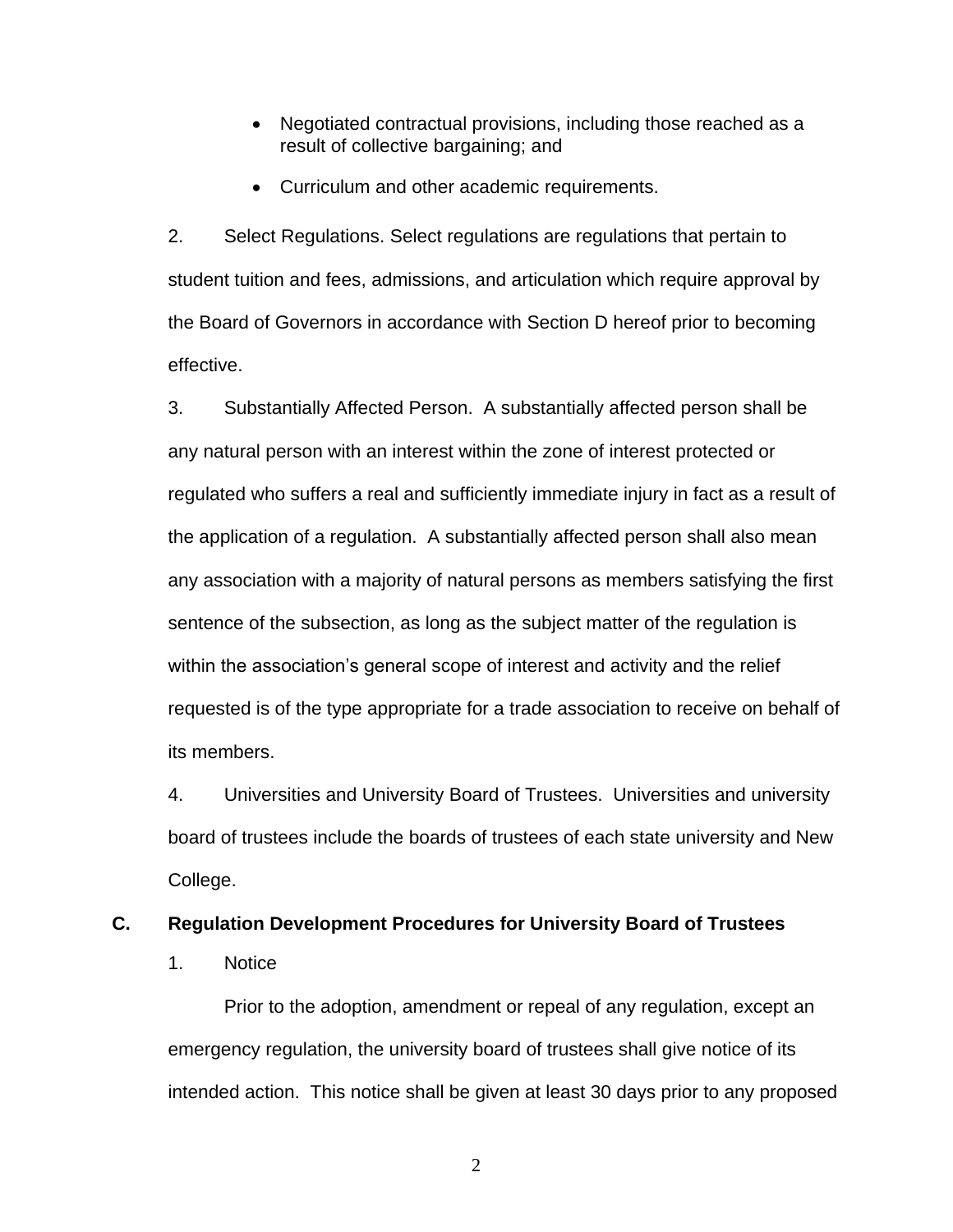board's of trustees adoption or repeal of the regulation. Notice of a proposed regulation, amendment or repeal shall include publication on a clearly marked area on the university's internet website of the following:

- Summary of the proposed regulation, regulation amendment or regulation repeal;
- The full text of the proposed regulation, regulation amendment or regulation repeal or instructions on where to view it;
- Reference to the authority for the regulation;
- The university official initiating the regulation, amendment or repeal; and
- The procedure for commenting on the proposed regulation, amendment or repeal with the name, electronic address, facsimile number, telephone number and street address of the regulation contact person where comments can be sent.
- 2. Comments

a. Any person may submit written comments concerning a proposed regulation, amendment, or repeal to the contact person identified in the notice within 14 days after the date of notice on the internet website.

b. In response, a university board of trustees may solicit additional

written comments, schedule a public hearing, withdraw or modify the

regulation, amendment, or repeal in whole or in part after notice, or

proceed with adopting the regulation.

### **D. Adoption**

1. A university board of trustees is responsible for adopting its regulations.

Regulations, except select regulations, are adopted upon approval by the university board of trustees. The board of trustees will provide the Board of Governors with regulations adopted by the board of trustees. The Board of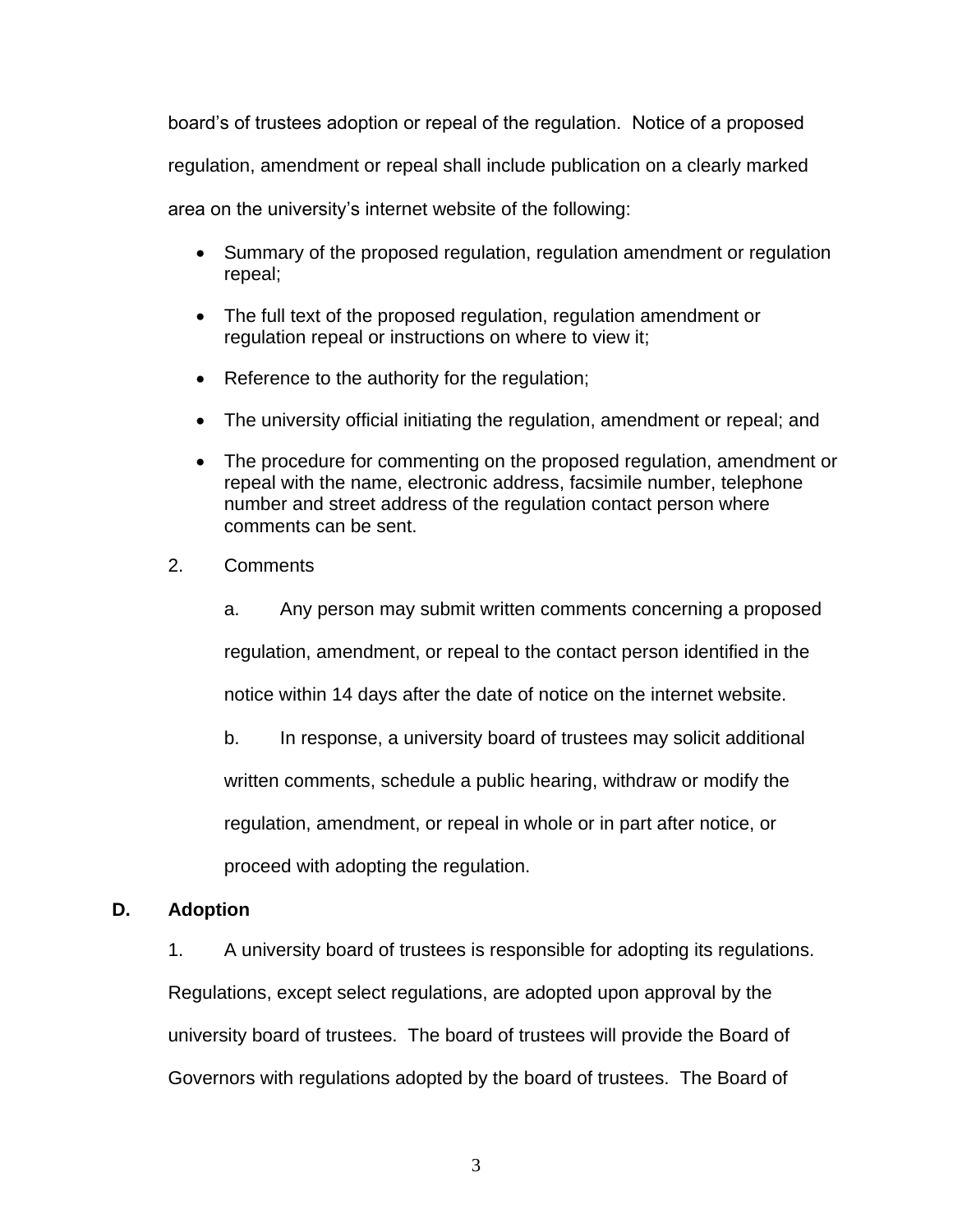Governors will notify a board of trustees of the need to revise a regulation that is inconsistent with established resolutions, regulations, or the strategic plan of the Board of Governors.

2. Select regulations, amendments or repeals filed by the university board of trustees do not become effective until the Board of Governors has approved them pursuant to this procedure. After the university board of trustees has voted to adopt a select regulation, amendment or repeal, and the board of trustees has provided a copy to the Board of Governors, the select regulation shall become effective upon the Board of Governors' approval or 60 days after being provided to the Board of Governors, whichever is sooner, unless within the 60 days the regulation has been disapproved by the Board of Governors. The Board of Governors may disapprove a university regulation on the following grounds:

- A university board of trustees materially failed to follow regulation development procedures set forth herein;
- The regulation does not comply with the law or contravenes the policies of the Board of Governors as specified in resolution, regulation, or strategic plan;
- The regulation vests unbridled discretion in the university board of trustees; or
- The regulation is arbitrary or capricious.

### **E. Filing**

1. Place of Filing, Record and Effective Date

When adopted, the regulation, amendment or repeal shall be filed with the state university president or designee and posted on the internet website. When a regulation, amendment, or repeal is filed, certification of compliance with this procedure must be included, along with the record including all notices, written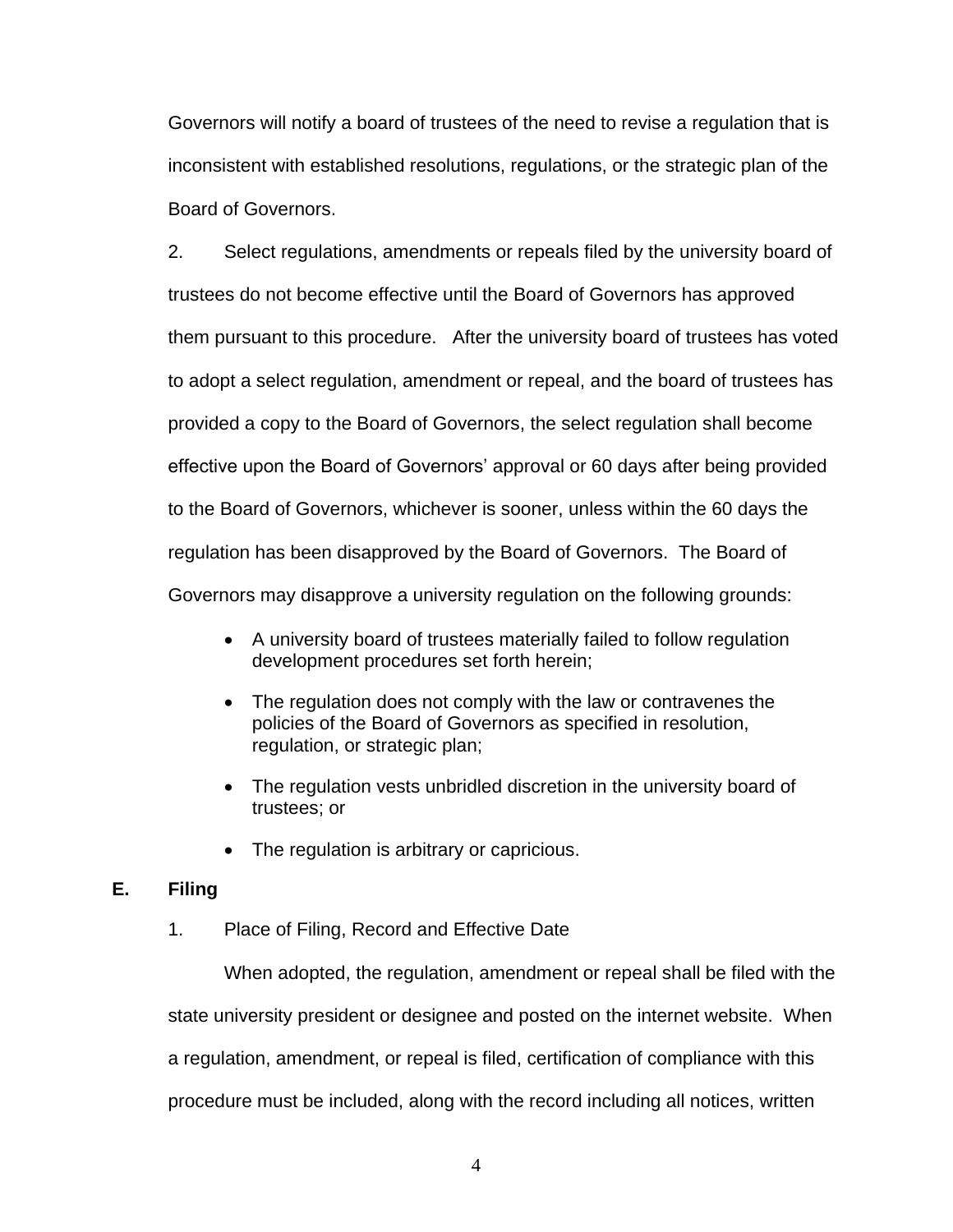comments, written summaries of hearings, and responses submitted pursuant to this procedure. The regulation, amendment or repeal shall become effective on the date of filing unless the effective date is stated otherwise.

2. Accessibility to Regulations

Regulations adopted by a university board of trustees will be easily accessible through a university's internet website. The website shall permit the public to do at least the following:

- - Search notices by type, publication date, or regulation number;
	- Search a permanent database that archives all notices published on the website;
	- Subscribe to an automated e-mail notification of selected notice types; and
	- Search by subject matter or key word current regulations.

# **F. Due Process**

In implementing regulations that affect the rights of individuals, a university board of trustees will honor established due process principles to ensure that applicable due process rights are afforded to affected individuals.

# **G. Monitoring Regulations**

A university board of trustees will monitor the effects of new regulations and periodically will review existing regulations to ensure they are current and consistent.

# **H. Regulation Challenges**

1. Challenging a Board of Trustees Regulation

A substantially affected person may seek a determination of the invalidity of an existing regulation any time after the adoption of the regulation. The petition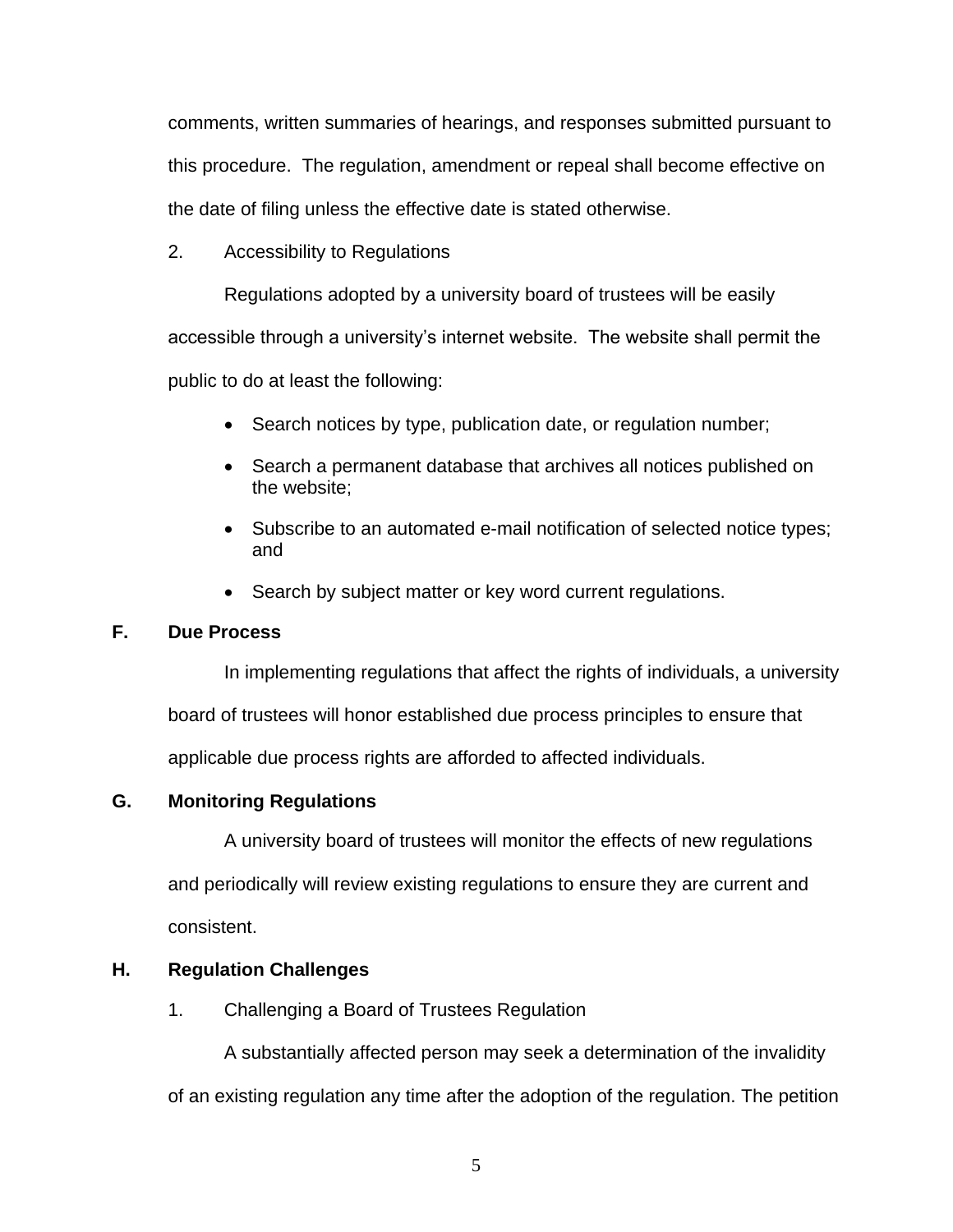seeking such determination must state with particularity the grounds for alleging that the regulation is an invalid exercise of authority, and a sufficient explanation of the facts showing that the person challenging a regulation is substantially affected by it. A regulation is an invalid exercise of authority only if one of the following applies:

- A university board of trustees materially failed to follow regulation development procedures set forth herein;
- The regulation does not comply with the law or contravenes the policies of the Board of Governors as specified in resolution, regulation, or strategic plan;
- The regulation vests unbridled discretion in the university board of trustees; or
- The regulation is arbitrary or capricious.

a. A petition challenging a state university regulation shall be filed with a university board of trustees, or its designee as indicated on its website. If the filed petition is not of sufficient specificity or does not state sufficient grounds to challenge a regulation, the petition may be dismissed, with or without leave to amend. If the petition is of sufficient specificity and states sufficient grounds to challenge a regulation, within 15 days after receiving the petition, if there are any disputed issues of material facts, the university board of trustees shall assign a hearing officer. The hearing officer shall conduct a hearing within 60 days thereafter unless the petition is withdrawn or a continuance is granted by agreement of the parties for good cause shown. If there are no disputed issues of material fact, the matter shall be referred to a university board of trustees or to its designee for resolution.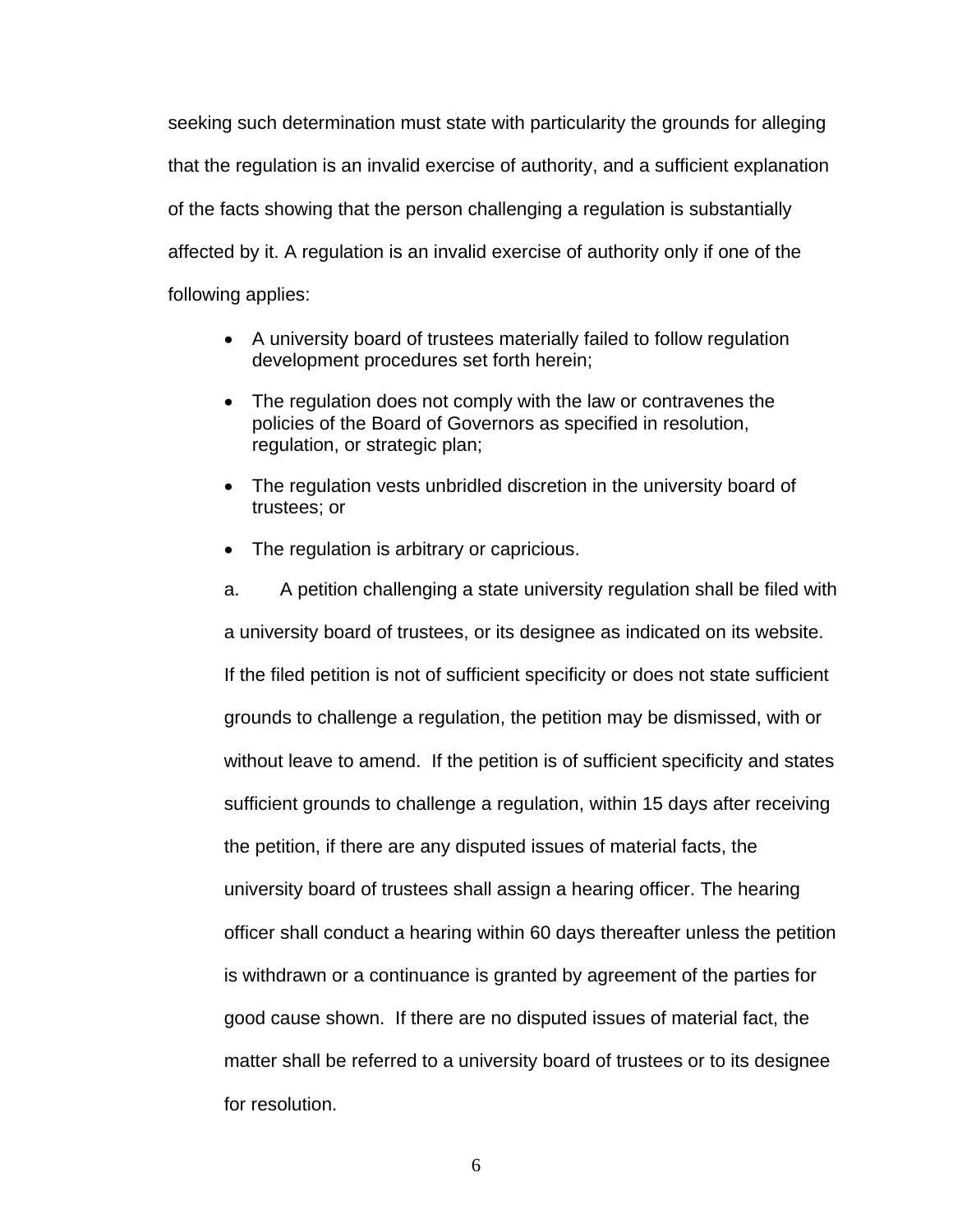b. The failure of a state university to follow the regulation development procedures set forth in this procedure shall be presumed to be material; however, the state university may rebut this presumption by showing that the substantial interests of the petitioner and the fairness of the proceedings have not been impaired.

c. Hearings shall be *de novo* in nature and shall be conducted pursuant to the Model Rules of Procedure, Chapter 28-106, except if there is any conflict, this procedure controls. The petitioner must demonstrate by clear and convincing evidence that a policy is invalid. The petitioner shall be adverse to the state university. Other substantially affected persons may join the proceedings as interveners on appropriate terms which shall not unduly delay the proceedings.

d. Within 30 days after the hearing, the hearing officer shall issue a recommended order directed to the university board of trustees, which shall timely issue a final decision whether all or part of a regulation is invalid. If a regulation is declared invalid in whole or in part notice of the decision shall be given on its internet website.

2. Challenges to Unpromulgated University Regulations.

a. A petition challenging a statement of general applicability to guide the conduct or action of constituents or the public that has not been promulgated as a regulation shall be filed with the university board of trustees as indicated on its internet website. The petition shall include the text of the statement or a description of the statement and shall state with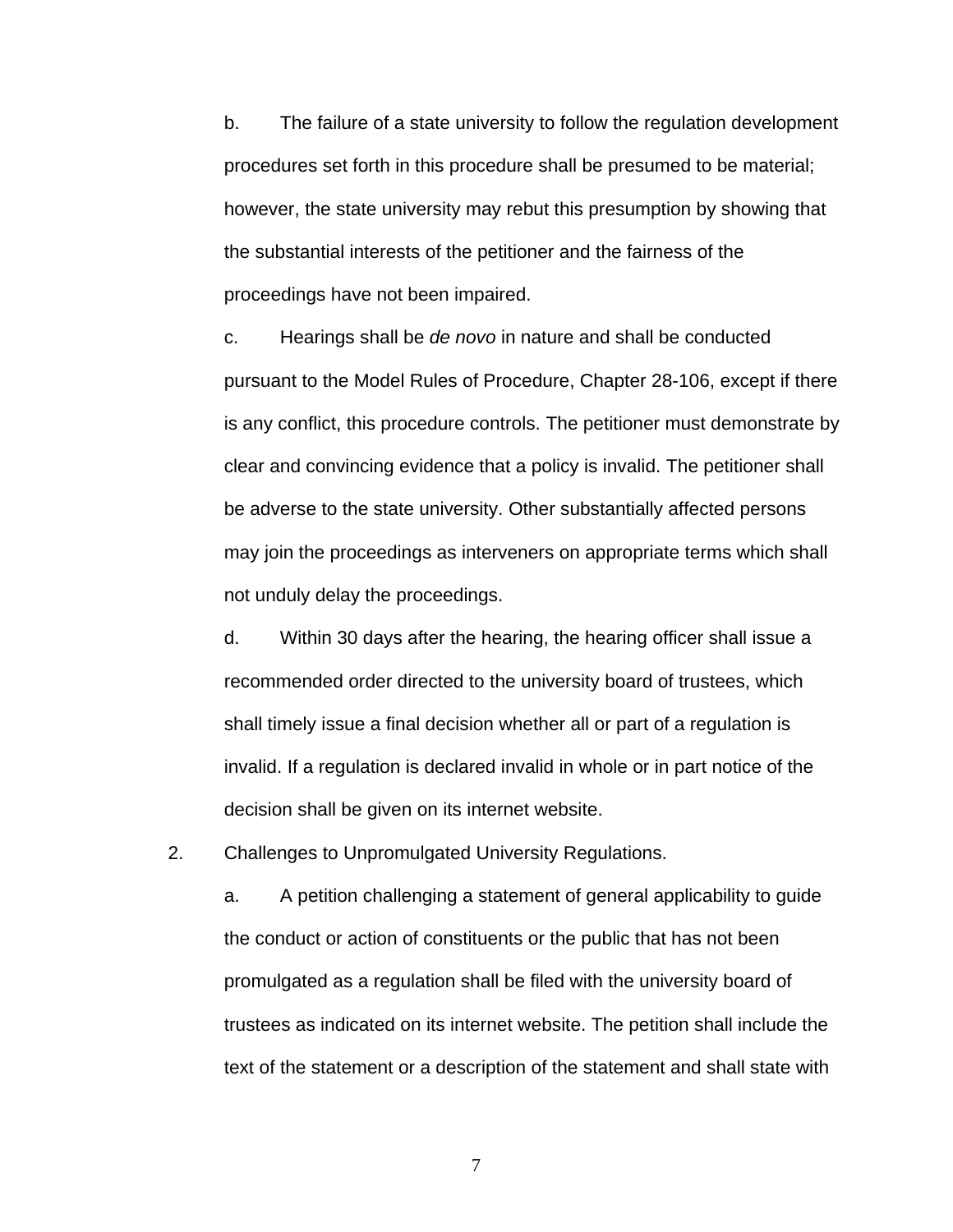particularity facts sufficient to show that the statement constitutes a regulation as defined in this procedure and that the university has not adopted the statement by these regulation development procedures.

b. Within 15 days after receipt of the petition, the university board of trustees shall assign a hearing officer who shall conduct a hearing in compliance with paragraph H1.c. within 30 days thereafter, unless the petition is withdrawn or a continuance is granted by agreement of the parties for good cause shown. If a hearing is held and the petitioner proves the allegations of the petition, the university board of trustees shall have the burden of proving that regulation development is not feasible. Regulation development shall be presumed feasible unless:

- The university has not had sufficient time to acquire the knowledge and experience reasonably necessary to address a statement by regulation development; or
- Related matters are not sufficiently resolved to enable the university to address a statement by regulation development.

c. Within 30 days after the hearing, the hearing officer shall issue a recommended order directed to the university board of trustees, which may determine that all or part of a statement should have been promulgated as a regulation under this procedure. The decision shall be published on the university internet website and all reliance on the statement or any substantially similar statement as a basis for action shall be discontinued.

d. If, prior to a recommended order of a hearing officer, the university board of trustees begins regulation development under this procedure to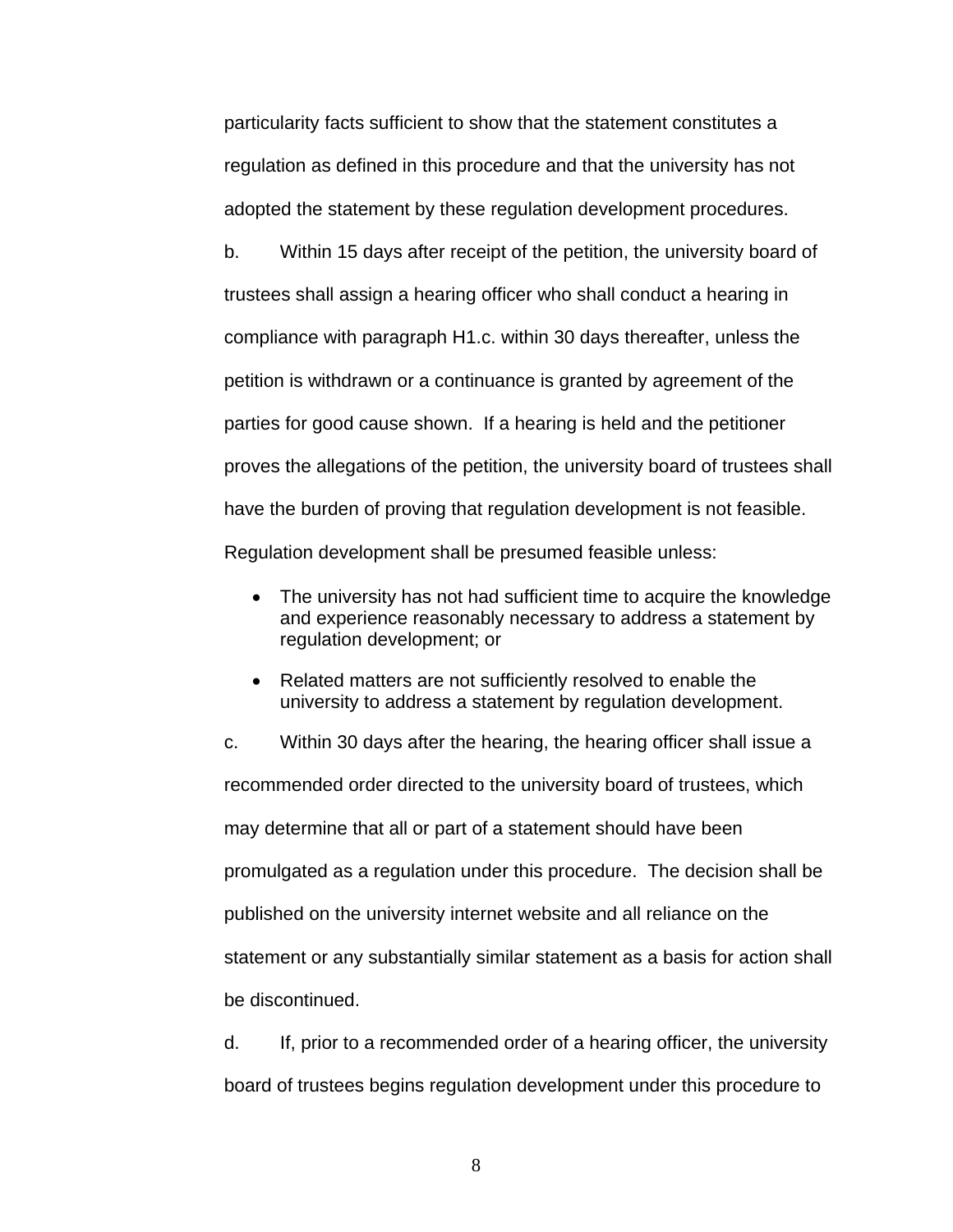address the statement, a presumption is created that the board of trustees is acting expeditiously and in good faith to adopt the regulation(s) that address the statement, and reliance upon the statement or any substantially similar statement as a basis for action shall be permitted.

e. If the university board of trustees fails to approve regulations that address the statement within 180 days after publishing notice of proposed regulation(s), for the purposes of the regulation challenge proceeding, a presumption is created that the university is not acting expeditiously and in good faith to adopt regulation, and the case should proceed to a final hearing.

#### **I. Emergency Regulations**

1. Adoption

An emergency regulation may be adopted if there is an immediate danger to the public health, safety, or welfare under a procedure which is fair under the circumstances. The action taken must be only that necessary to protect the public interest in the emergency. At the time of, or prior to the state university's action, it must publish on its internet website the specific facts and reasons for concluding that the procedure is fair under the circumstances. An emergency regulation shall not be effective for a period longer than 90 days. However, the state university may take identical action under the regular regulation development procedure set forth herein.

### 2. Challenges

Within 7 days after receiving a petition from a substantially affected person challenging an emergency regulation, if the petition complies with the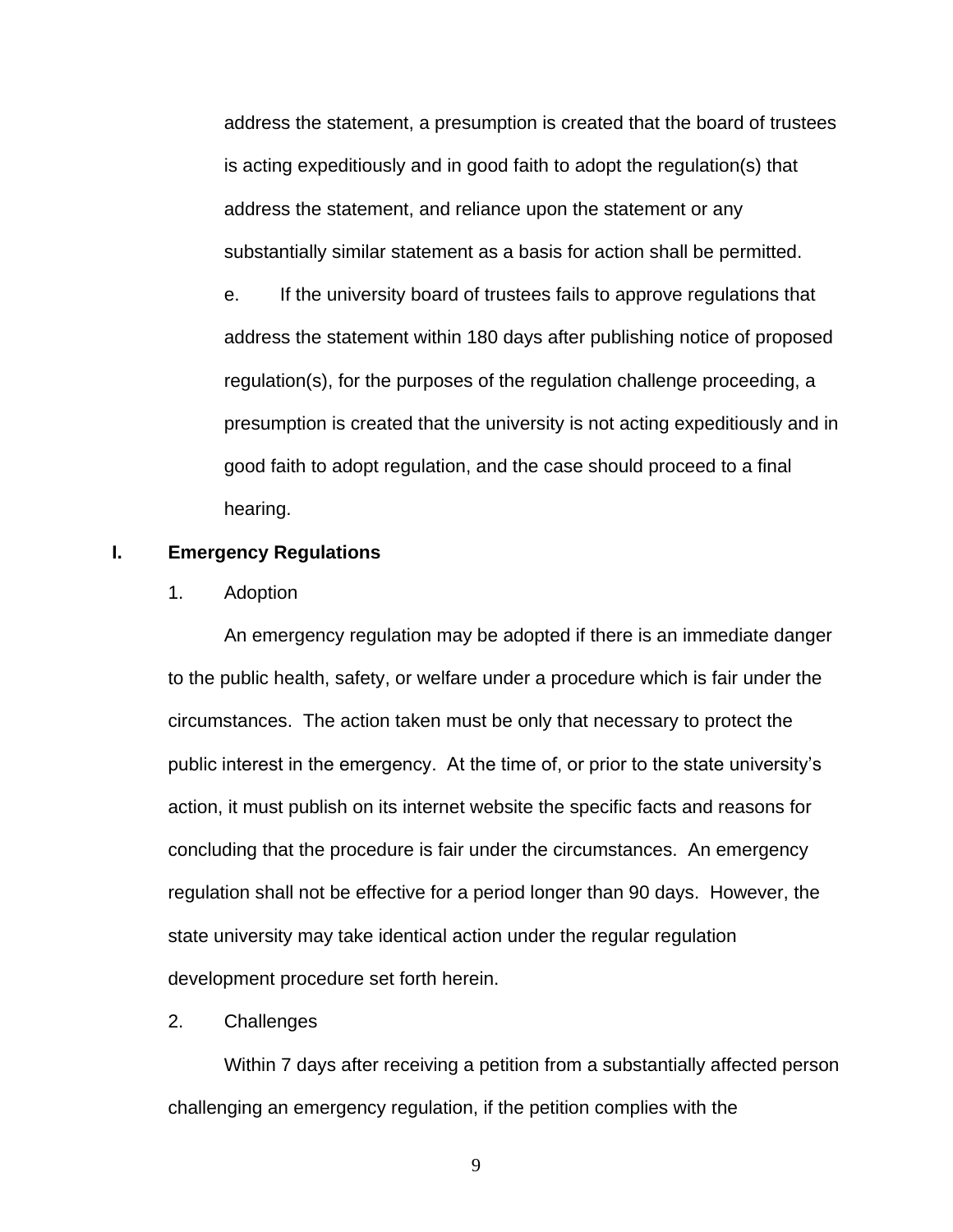requirements of paragraph H1.a., the university board of trustees shall assign a hearing officer. The hearing officer shall conduct a hearing in compliance with paragraph H1.c. within 20 days, unless the petition is withdrawn. Within 10 days of the hearing, the hearing officer shall issue a recommended order directed to the university board of trustees, which shall timely issue a final decision.

#### **J. Appeal**

Final decisions of the university boards of trustees may be challenged in a court of law pursuant to certiorari review under Florida Rule of Appellate Procedure 9.190(b)(3) only after exhausting the available administrative remedies under this procedure. Copies of Notices of Appeal shall be provided to the Board of Governors promptly upon service by the appellant.

#### **K. Designee**

Throughout this procedure, when the university board of trustees is referenced, the university board of trustees may name a designee or designees for any action, except that the university board of trustees may not delegate adoption of their regulations under Section D.

### **L. Continuing Validity of Rules and Effective Date**

These procedures are effective on the date approved and will apply to any regulations finally adopted on or after that date. All university rules previously adopted under the Administrative Procedures Act at the time this procedure is approved by the Board of Governors shall be considered as validly adopted regulations under this procedure. Such rules are subject to Regulation Challenges as provided in Section H of this procedure. In addition, such rules